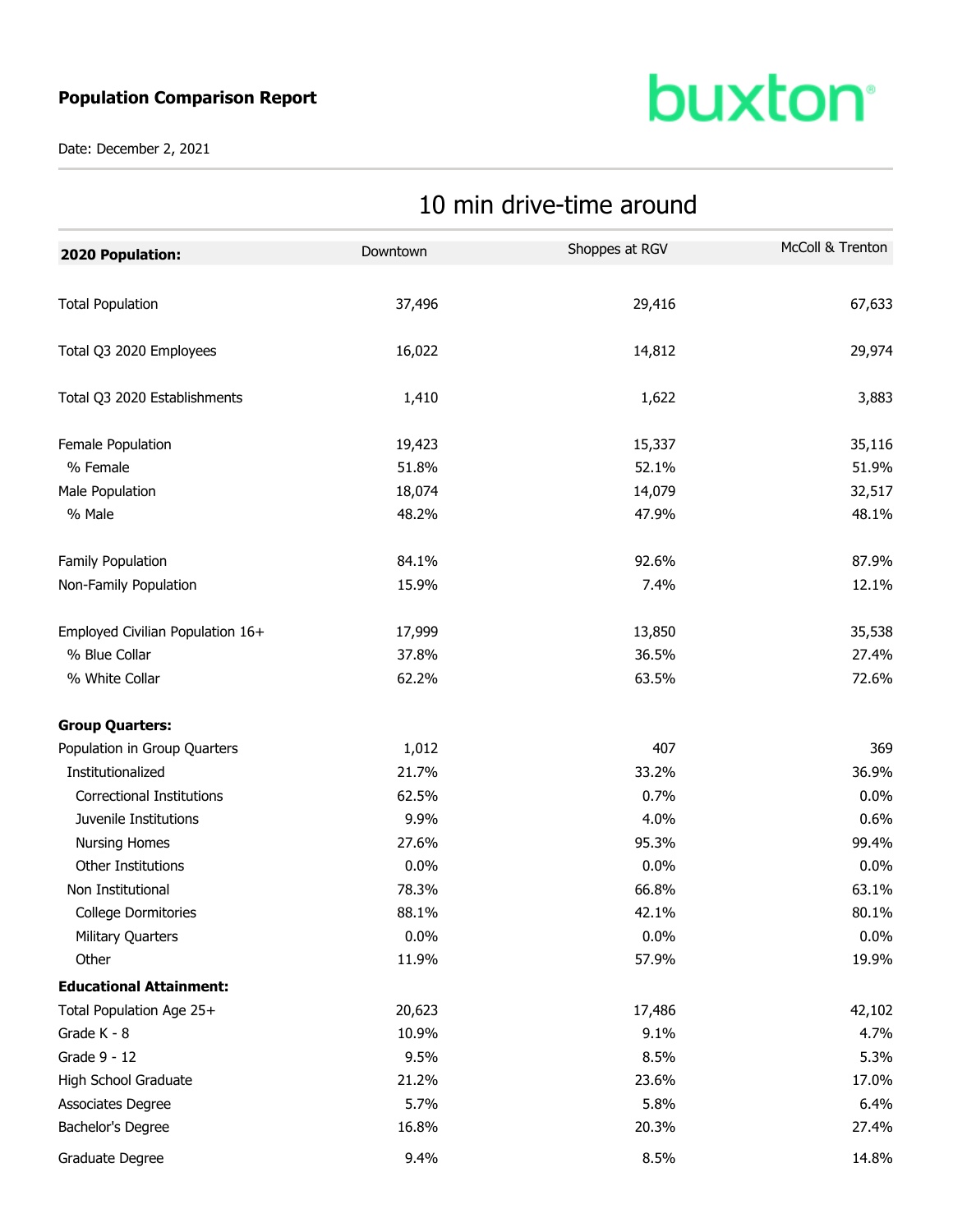|                                      | Downtown | 10 min drive-time around 10 min drive-time around Shoppes At 10 min drive-time around McColl<br>Rio Grande Valley | Rd & Trenton Rd |
|--------------------------------------|----------|-------------------------------------------------------------------------------------------------------------------|-----------------|
| Some College, No Degree              | 23.5%    | 21.8%                                                                                                             | 23.3%           |
| No Schooling Completed               | 3.0%     | 2.4%                                                                                                              | 1.0%            |
| <b>Marital Status:</b>               |          |                                                                                                                   |                 |
| Age $15 +$ Population                | 28,580   | 21,899                                                                                                            | 52,498          |
| Divorced                             | 9.7%     | 8.8%                                                                                                              | 10.0%           |
| Never Married                        | 42.4%    | 37.0%                                                                                                             | 34.8%           |
| <b>Now Married</b>                   | 42.0%    | 50.1%                                                                                                             | 51.4%           |
| Separated                            | 3.4%     | 2.8%                                                                                                              | 2.7%            |
| Widowed                              | 5.9%     | 4.0%                                                                                                              | 3.8%            |
| Race:                                |          |                                                                                                                   |                 |
| American Indian, Eskimo, Aleut       | 0.7%     | 0.4%                                                                                                              | 0.5%            |
| Asian or Pacific Islander            | 1.6%     | 3.4%                                                                                                              | 4.7%            |
| <b>Black</b>                         | 1.4%     | 1.1%                                                                                                              | 1.7%            |
| Hawaiian/Pacific Islander            | 0.0%     | 0.0%                                                                                                              | 0.1%            |
| White                                | 81.8%    | 85.6%                                                                                                             | 82.5%           |
| Other                                | 12.4%    | 8.0%                                                                                                              | 8.4%            |
| Multi-Race                           | 2.0%     | 1.6%                                                                                                              | 2.2%            |
| <b>Hispanic Ethnicity:</b>           |          |                                                                                                                   |                 |
| Hispanic Ethnicity                   | 91.4%    | 88.5%                                                                                                             | 81.4%           |
| Not of Hispanic Ethnicity            | 8.6%     | 11.6%                                                                                                             | 18.6%           |
| <b>Seasonal Population Trending:</b> |          |                                                                                                                   |                 |
| Q4 2017                              | 379      | 850                                                                                                               | 1,440           |
| Q1 2018                              | 323      | 785                                                                                                               | 1,310           |
| Q2 2018                              | 315      | 777                                                                                                               | 1,320           |
| Q3 2018                              | 309      | 776                                                                                                               | 1,334           |
| Q4 2018                              | 314      | 776                                                                                                               | 1,363           |
| Q1 2019                              | 352      | 852                                                                                                               | 1,370           |
| Q2 2019                              | 356      | 855                                                                                                               | 1,404           |
| Q3 2019                              | 362      | 877                                                                                                               | 1,449           |
| Q4 2019                              | 372      | 913                                                                                                               | 1,503           |
| 2025 Population:                     |          |                                                                                                                   |                 |
| <b>Total Population</b>              | 39,611   | 34,265                                                                                                            | 75,476          |
| Female Population                    | 20,488   | 17,870                                                                                                            | 39,197          |
| % Female                             | 51.7%    | 52.2%                                                                                                             | 51.9%           |
| Male Population                      | 19,122   | 16,395                                                                                                            | 36,279          |
| % Male                               | 48.3%    | 47.9%                                                                                                             | 48.1%           |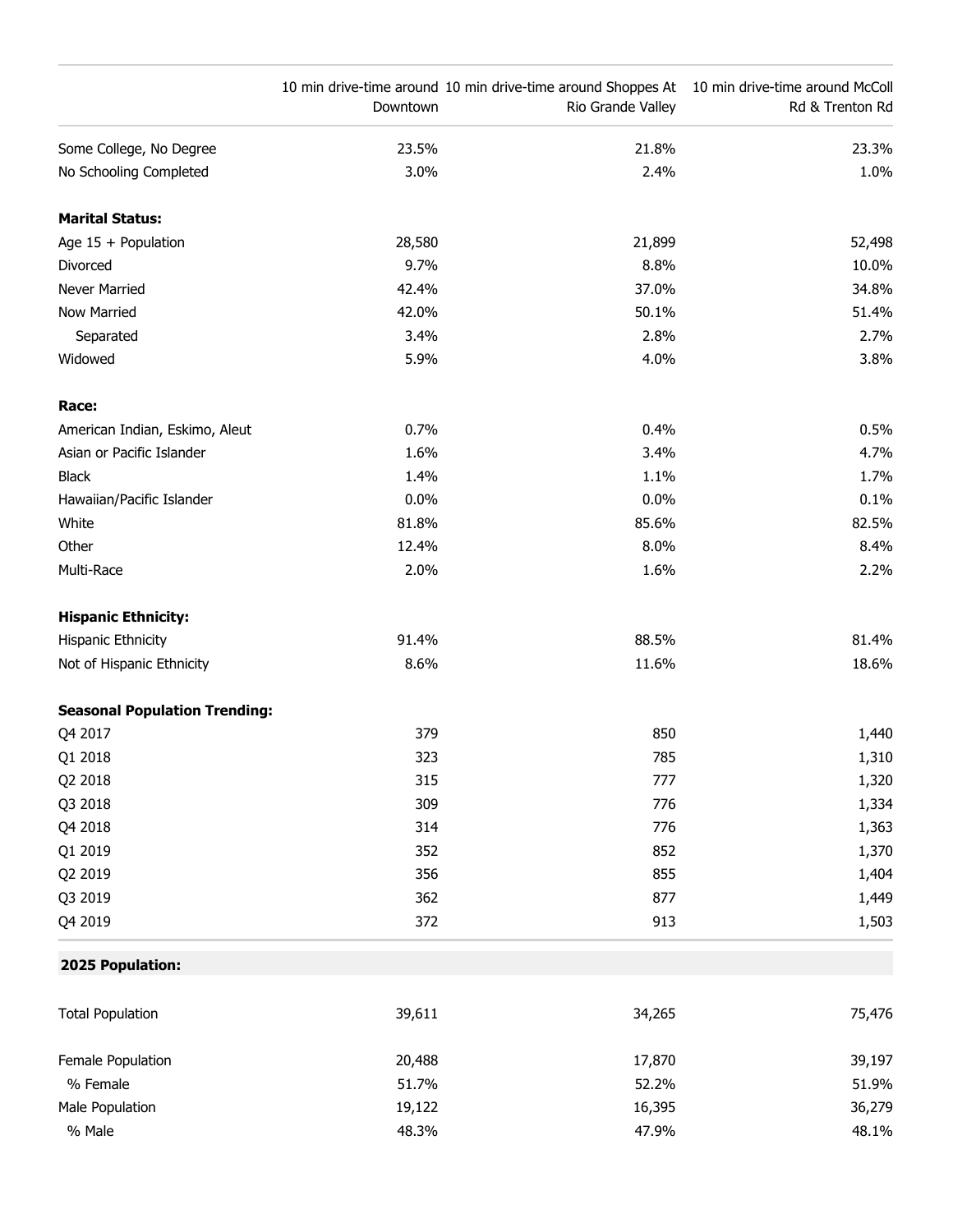|                                  | Downtown | 10 min drive-time around 10 min drive-time around Shoppes At 10 min drive-time around McColl<br>Rio Grande Valley | Rd & Trenton Rd |
|----------------------------------|----------|-------------------------------------------------------------------------------------------------------------------|-----------------|
| Family Population                | 83.2%    | 92.0%                                                                                                             | 87.5%           |
| Non-Family Population            | 16.8%    | 8.0%                                                                                                              | 12.5%           |
| Employed Civilian Population 16+ | 18,522   | 15,806                                                                                                            | 38,881          |
| % Blue Collar                    | 37.7%    | 36.3%                                                                                                             | 27.4%           |
| % White Collar                   | 62.3%    | 63.7%                                                                                                             | 72.6%           |
| <b>Group Quarters:</b>           |          |                                                                                                                   |                 |
| Population in Group Quarters     | 1,023    | 412                                                                                                               | 374             |
| Institutionalized                | 21.7%    | 33.3%                                                                                                             | 37.1%           |
| <b>Correctional Institutions</b> | 62.3%    | 0.7%                                                                                                              | 0.0%            |
| Juvenile Institutions            | 9.9%     | 4.0%                                                                                                              | 0.6%            |
| <b>Nursing Homes</b>             | 27.8%    | 95.4%                                                                                                             | 99.4%           |
| Other Institutions               | 0.0%     | 0.0%                                                                                                              | 0.0%            |
| Non Institutional                | 78.3%    | 66.7%                                                                                                             | 62.9%           |
| <b>College Dormitories</b>       | 88.1%    | 42.0%                                                                                                             | 80.2%           |
| <b>Military Quarters</b>         | 0.0%     | 0.0%                                                                                                              | $0.0\%$         |
| Other                            | 11.9%    | 58.0%                                                                                                             | 19.8%           |
| <b>Educational Attainment:</b>   |          |                                                                                                                   |                 |
| Total Population Age 25+         | 22,325   | 20,679                                                                                                            | 48,030          |
| Grade K - 8                      | 10.6%    | 8.8%                                                                                                              | 4.7%            |
| Grade 9 - 12                     | 9.4%     | 8.4%                                                                                                              | 5.2%            |
| High School Graduate             | 21.0%    | 23.2%                                                                                                             | 16.8%           |
| Associates Degree                | 5.7%     | 5.8%                                                                                                              | 6.5%            |
| Bachelor's Degree                | 17.2%    | 20.8%                                                                                                             | 27.5%           |
| Graduate Degree                  | 9.7%     | 8.8%                                                                                                              | 15.0%           |
| Some College, No Degree          | 23.5%    | 21.8%                                                                                                             | 23.1%           |
| No Schooling Completed           | 2.9%     | 2.4%                                                                                                              | 1.0%            |
| <b>Marital Status:</b>           |          |                                                                                                                   |                 |
| Age 15 + Population              | 30,418   | 25,795                                                                                                            | 59,249          |
| Divorced                         | 9.8%     | 9.0%                                                                                                              | 10.2%           |
| Never Married                    | 42.8%    | 37.7%                                                                                                             | 35.3%           |
| Now Married                      | 41.6%    | 49.4%                                                                                                             | 50.7%           |
| Separated                        | 3.4%     | 2.8%                                                                                                              | 2.7%            |
| Widowed                          | 5.9%     | 4.0%                                                                                                              | 3.8%            |
| Race:                            |          |                                                                                                                   |                 |
| American Indian, Eskimo, Aleut   | 0.7%     | 0.4%                                                                                                              | 0.4%            |
| Asian                            | 1.7%     | 3.6%                                                                                                              | 4.8%            |
| <b>Black</b>                     | 1.4%     | 1.1%                                                                                                              | 1.6%            |
| Hawaiian/Pacific Islander        | 0.0%     | 0.0%                                                                                                              | 0.1%            |
| White                            | 81.5%    | 85.2%                                                                                                             | 82.1%           |
| Other                            | 12.6%    | 8.1%                                                                                                              | 8.5%            |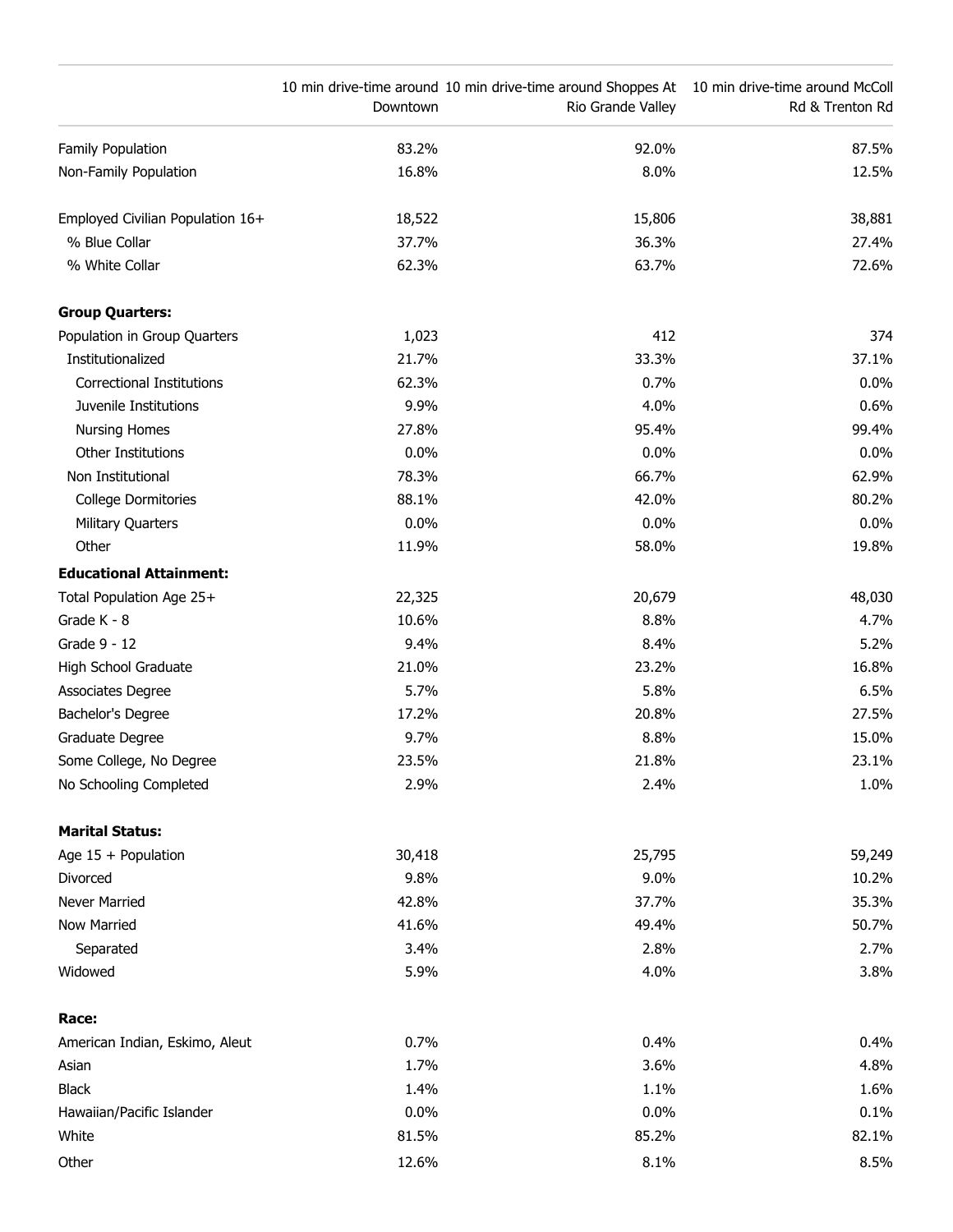|                                  | Downtown | 10 min drive-time around 10 min drive-time around Shoppes At 10 min drive-time around McColl<br>Rio Grande Valley | Rd & Trenton Rd |
|----------------------------------|----------|-------------------------------------------------------------------------------------------------------------------|-----------------|
| Multi-Race                       | 2.1%     | 1.6%                                                                                                              | 2.3%            |
| <b>Hispanic Ethnicity:</b>       |          |                                                                                                                   |                 |
| <b>Hispanic Ethnicity</b>        | 92.0%    | 89.1%                                                                                                             | 82.6%           |
| Not of Hispanic Ethnicity        | 8.0%     | 10.9%                                                                                                             | 17.4%           |
| <b>Census 2010 Demographics:</b> |          |                                                                                                                   |                 |
| <b>Total Population</b>          | 34,488   | 22,246                                                                                                            | 56,444          |
| Female Population                | 18,024   | 11,596                                                                                                            | 29,426          |
| % Female                         | 52.3%    | 52.1%                                                                                                             | 52.1%           |
| Male Population                  | 16,464   | 10,650                                                                                                            | 27,018          |
| % Male                           | 47.7%    | 47.9%                                                                                                             | 47.9%           |
| Family Population                | 85.2%    | 93.1%                                                                                                             | 88.4%           |
| Non-Family Population            | 14.8%    | 6.9%                                                                                                              | 11.6%           |
| Employed Civilian Population 16+ | 14,786   | 9,274                                                                                                             | 26,992          |
| % Blue Collar                    | 37.4%    | 36.8%                                                                                                             | 27.3%           |
| % White Collar                   | 62.6%    | 63.2%                                                                                                             | 72.7%           |
| <b>Group Quarters:</b>           |          |                                                                                                                   |                 |
| Population in Group Quarters     | 957      | 383                                                                                                               | 348             |
| Institutionalized                | 21.6%    | 32.2%                                                                                                             | 35.9%           |
| <b>Correctional Institutions</b> | 62.2%    | 0.2%                                                                                                              | 0.0%            |
| Juvenile Institutions            | 10.0%    | 4.4%                                                                                                              | 0.6%            |
| <b>Nursing Homes</b>             | 27.8%    | 95.4%                                                                                                             | 99.4%           |
| Other Institutions               | 0.0%     | 0.0%                                                                                                              | $0.0\%$         |
| Non Institutional                | 78.4%    | 67.8%                                                                                                             | 64.1%           |
| <b>College Dormitories</b>       | 88.0%    | 41.2%                                                                                                             | 79.1%           |
| <b>Military Quarters</b>         | 0.0%     | 0.0%                                                                                                              | $0.0\%$         |
| Other                            | 12.0%    | 58.8%                                                                                                             | 20.9%           |
| <b>Educational Attainment:</b>   |          |                                                                                                                   |                 |
| Total Population Age 25+         | 18,536   | 12,981                                                                                                            | 33,771          |
| Grade K - 8                      | 12.6%    | 10.7%                                                                                                             | 5.2%            |
| Grade 9 - 12                     | 9.8%     | 9.4%                                                                                                              | 5.8%            |
| High School Graduate             | 22.0%    | 27.2%                                                                                                             | 18.7%           |
| <b>Associates Degree</b>         | 6.4%     | 6.2%                                                                                                              | 5.3%            |
| Bachelor's Degree                | 14.2%    | 16.3%                                                                                                             | 26.8%           |
| Graduate Degree                  | 7.8%     | 6.1%                                                                                                              | 12.4%           |
| Some College, No Degree          | 24.3%    | 21.7%                                                                                                             | 24.9%           |
| No Schooling Completed           | 2.9%     | 2.4%                                                                                                              | 1.0%            |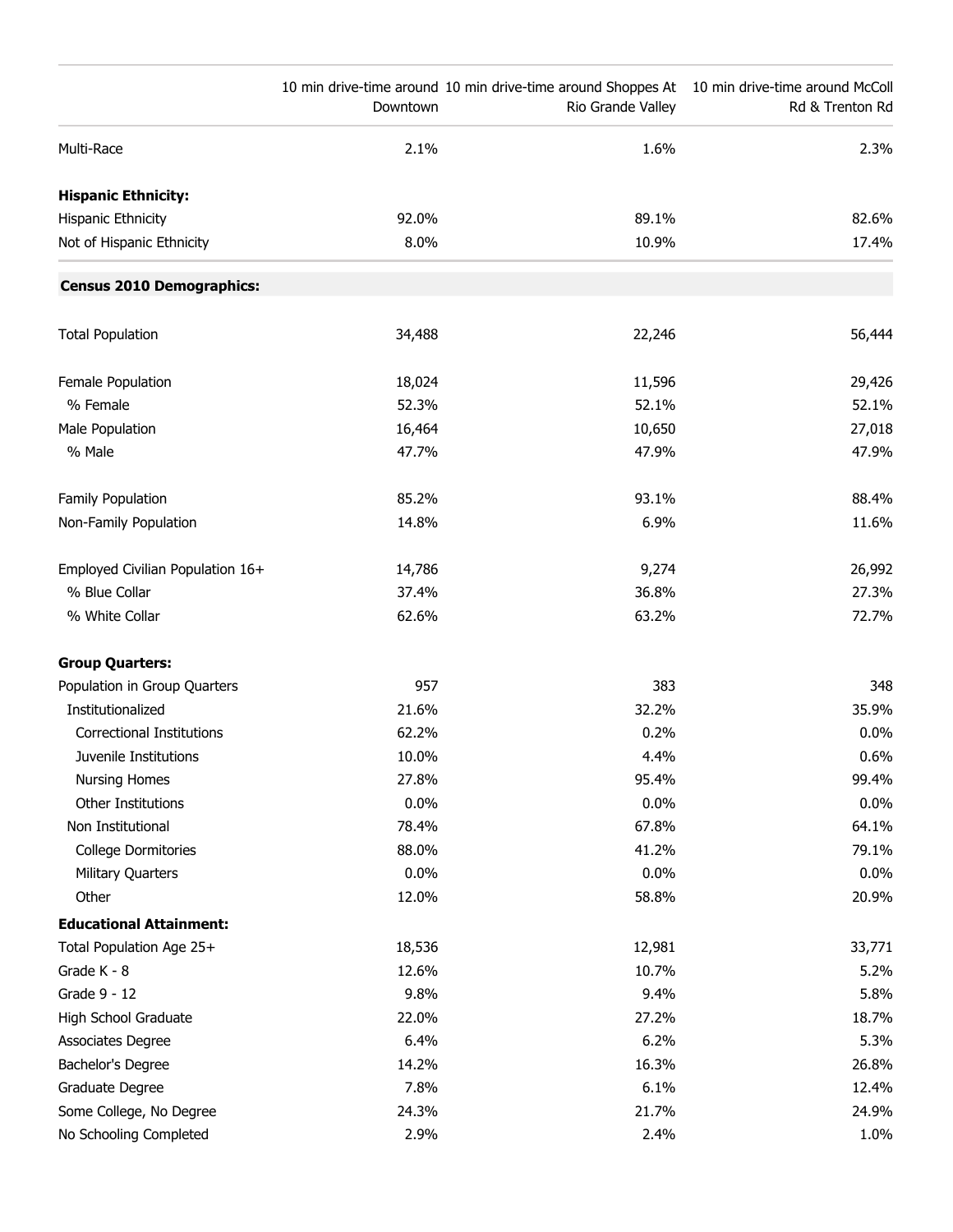|                              | Downtown | 10 min drive-time around 10 min drive-time around Shoppes At 10 min drive-time around McColl<br>Rio Grande Valley | Rd & Trenton Rd |
|------------------------------|----------|-------------------------------------------------------------------------------------------------------------------|-----------------|
| <b>Marital Status:</b>       |          |                                                                                                                   |                 |
| Age $15 +$ Population        | 25,939   | 16,220                                                                                                            | 42,700          |
| Divorced                     | 10.2%    | 9.4%                                                                                                              | 10.4%           |
| Never Married                | 39.2%    | 32.9%                                                                                                             | 35.1%           |
| <b>Now Married</b>           | 44.9%    | 55.1%                                                                                                             | 51.4%           |
| Separated                    | 4.0%     | 2.8%                                                                                                              | 3.1%            |
| Widowed                      | 5.7%     | 2.6%                                                                                                              | 3.1%            |
| <b>Race and Ethnicity</b>    |          |                                                                                                                   |                 |
| American Indian              | 0.6%     | 0.4%                                                                                                              | 0.4%            |
| Asian                        | 1.6%     | 2.9%                                                                                                              | 4.5%            |
| <b>Black</b>                 | 1.1%     | 0.8%                                                                                                              | 1.3%            |
| Hawaiian/Pacific Islander    | 0.0%     | 0.0%                                                                                                              | 0.0%            |
| White                        | 82.7%    | 86.4%                                                                                                             | 83.4%           |
| Other                        | 12.2%    | 8.0%                                                                                                              | 8.4%            |
| Multi-Race                   | 1.9%     | 1.5%                                                                                                              | 1.9%            |
| Hispanic Ethnicity           | 89.9%    | 86.6%                                                                                                             | 78.1%           |
| Not of Hispanic Ethnicity    | 10.1%    | 13.4%                                                                                                             | 21.9%           |
| <b>Race of Hispanics</b>     |          |                                                                                                                   |                 |
| Hispanics                    | 30,988   | 19,267                                                                                                            | 44,072          |
| American Indian              | 0.5%     | 0.4%                                                                                                              | 0.4%            |
| Asian                        | 0.1%     | 0.1%                                                                                                              | 0.1%            |
| <b>Black</b>                 | 0.3%     | 0.3%                                                                                                              | 0.4%            |
| Hawaiian/Pacific Islander    | 0.0%     | 0.0%                                                                                                              | 0.0%            |
| White                        | 83.8%    | 88.5%                                                                                                             | 86.6%           |
| Other                        | 13.5%    | 9.2%                                                                                                              | 10.6%           |
| Multi-Race                   | 1.8%     | 1.5%                                                                                                              | 1.8%            |
| <b>Race of Non Hispanics</b> |          |                                                                                                                   |                 |
| Non Hispanics                | 3,500    | 2,979                                                                                                             | 12,373          |
| American Indian              | 1.1%     | 0.5%                                                                                                              | 0.5%            |
| Asian                        | 15.0%    | 20.8%                                                                                                             | 20.1%           |
| <b>Black</b>                 | 7.5%     | 3.7%                                                                                                              | 4.6%            |
| Hawaiian/Pacific Islander    | 0.1%     | 0.1%                                                                                                              | 0.1%            |
| White                        | 73.3%    | 72.9%                                                                                                             | 72.1%           |
| Other                        | 0.8%     | 0.3%                                                                                                              | 0.4%            |
| Multi-Race                   | 2.3%     | 1.6%                                                                                                              | 2.2%            |

## **2000 Census Population:**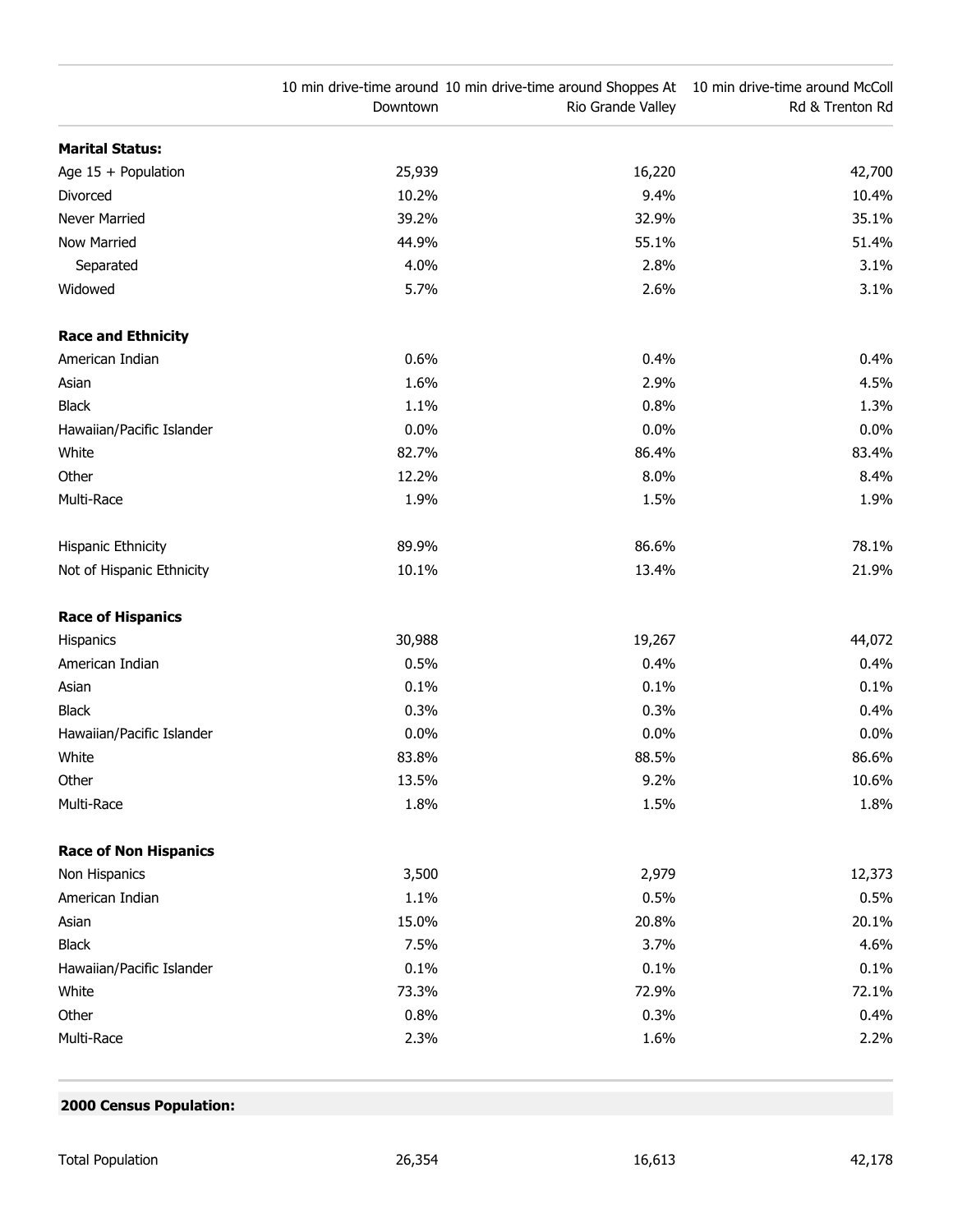|                                                  | Downtown | 10 min drive-time around 10 min drive-time around Shoppes At 10 min drive-time around McColl<br>Rio Grande Valley | Rd & Trenton Rd |
|--------------------------------------------------|----------|-------------------------------------------------------------------------------------------------------------------|-----------------|
|                                                  |          |                                                                                                                   |                 |
| Female Population                                | 13,893   | 8,290                                                                                                             | 21,914          |
| % Female                                         | 52.7%    | 49.9%                                                                                                             | 52.0%           |
| Male Population                                  | 12,462   | 8,323                                                                                                             | 20,264          |
| % Male                                           | 47.3%    | 50.1%                                                                                                             | 48.0%           |
| Family Population                                | 89.1%    | 90.4%                                                                                                             | 90.7%           |
| Non-Family Population                            | 9.3%     | 4.2%                                                                                                              | 8.7%            |
| Group Quarters Population                        | 1.5%     | 5.4%                                                                                                              | 0.7%            |
| Employed Civilian Population 16+                 | 9,835    | 5,926                                                                                                             | 18,666          |
| % Blue Collar                                    | 32.6%    | 37.6%                                                                                                             | 23.3%           |
| % White Collar                                   | 67.4%    | 62.4%                                                                                                             | 76.7%           |
| <b>Educational Attainment:</b>                   |          |                                                                                                                   |                 |
| Total Population Age 25+                         | 14,484   | 9,262                                                                                                             | 24,622          |
| Grade K - 9                                      | 18.2%    | 20.2%                                                                                                             | 8.2%            |
| Grade 9 - 11, No diploma                         | 12.0%    | 14.8%                                                                                                             | 8.3%            |
| High School Graduate                             | 19.0%    | 21.9%                                                                                                             | 17.4%           |
| Associates Degree                                | 2.4%     | 2.8%                                                                                                              | 4.9%            |
| Bachelor's Degree                                | 12.2%    | 11.2%                                                                                                             | 22.5%           |
| Graduate Degree                                  | 7.5%     | 6.7%                                                                                                              | 14.0%           |
| Some College, No Degree                          | 19.5%    | 17.3%                                                                                                             | 22.2%           |
| No Schooling Completed                           | 9.2%     | 5.3%                                                                                                              | 2.6%            |
| <b>Marital Status:</b>                           |          |                                                                                                                   |                 |
| Age $15 +$ Population                            | 19,433   | 12,079                                                                                                            | 30,995          |
| Divorced                                         | 8.9%     | 6.9%                                                                                                              | 7.1%            |
| Never Married                                    | 32.3%    | 27.1%                                                                                                             | 27.1%           |
| Now Married                                      | 46.2%    | 54.1%                                                                                                             | 57.6%           |
| Separated                                        | 6.8%     | 7.9%                                                                                                              | 4.6%            |
| Widowed                                          | 5.8%     | 4.4%                                                                                                              | 3.6%            |
| Race:                                            |          |                                                                                                                   |                 |
| American Indian, Eskimo, Aleut                   | 0.3%     | 0.2%                                                                                                              | 0.4%            |
| Asian, and Hawaiian or other<br>Pacific Islander | 0.8%     | 0.6%                                                                                                              | 2.5%            |
| <b>Black</b>                                     | 0.5%     | 0.2%                                                                                                              | 0.8%            |
| White                                            | 76.8%    | 78.8%                                                                                                             | 79.5%           |
| Other                                            | 20.1%    | 17.5%                                                                                                             | 14.6%           |
| Two or More Races                                | 1.6%     | 2.7%                                                                                                              | 2.3%            |

## **Hispanic Ethnicity:**